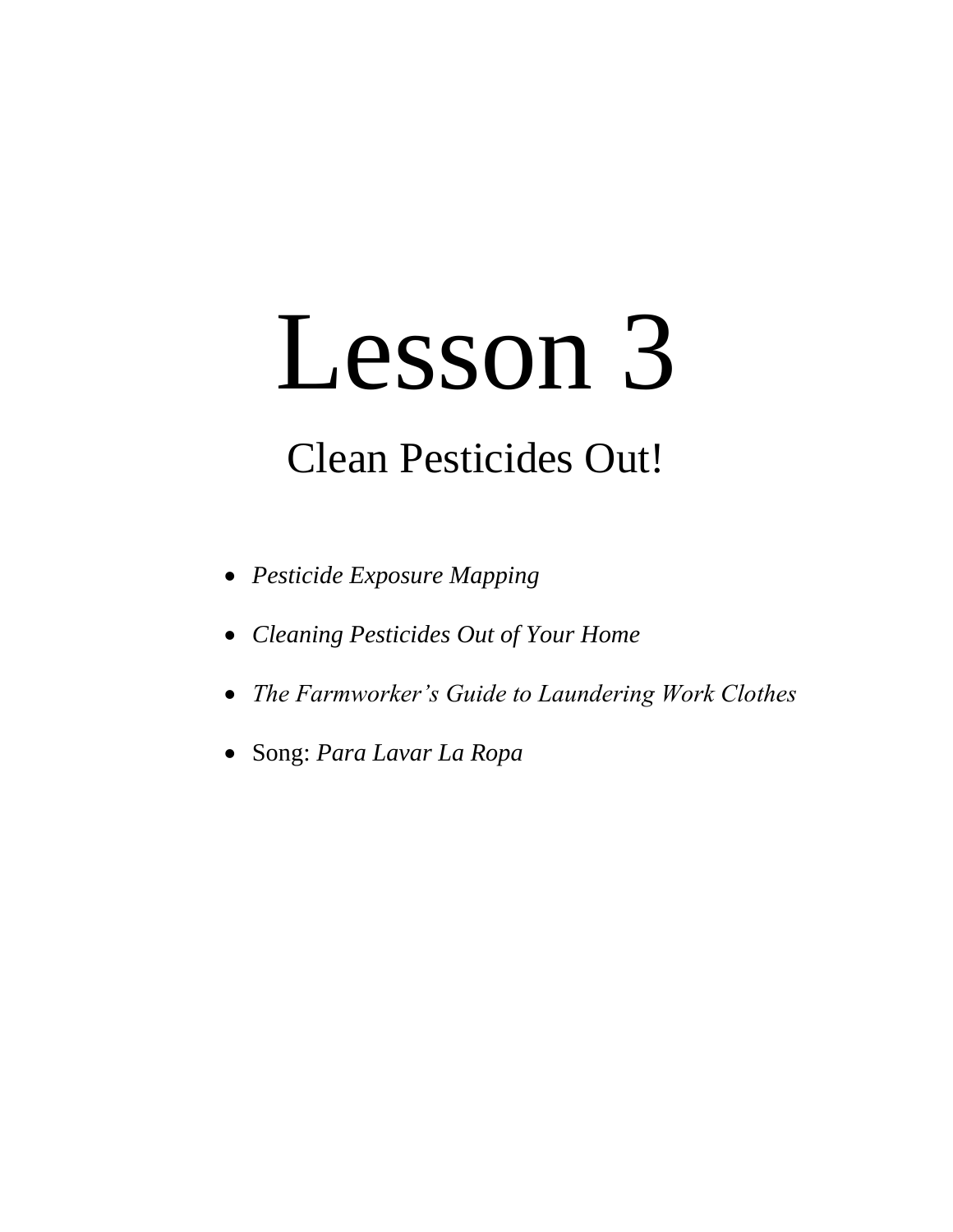## **LA FAMILIA SANA: PROMOTORA PROGRAM**

### **LESSON PLAN**

#### **Pesticide Safety Lesson 3: Clean Pesticides Out!**

#### **By the end of this lesson, participants will be able to:**

- Identify at least 3 places in the participant's home where children may be exposed to pesticides
- List at least 3 cleaning strategies for reducing pesticide exposure in the home
- List at least 3 laundry strategies for reducing pesticide exposure in the home

#### **Demonstration materials:**

- Handout: *Pesticide Exposure Mapping*
- Handout: *Cleaning Pesticides Out of Your Home*
- Handout: *The Farmworker's Guide to Laundering Work Clothes*

#### **1. Areas in the home where children may be exposed to pesticides and ways of removing pesticides from those areas**

#### **Assessment**

What is your family's routine when the farmworkers return home from work?

#### **Activity**

- Do the *Pesticide Exposure Mapping* exercise.
- Review the brochure *Cleaning Pesticides Out of Your Home*.
- When completing this exercise, identify exactly where they need to focus their cleaning and show them ways to clean that will be effective in removing pesticide residues.
- Use the checklist on the Participant Activity Form to indicate which rooms need to have focused cleaning.
- Instruct the participants on the safe ways to store pesticides at home. These are:
	- o Out of reach of children on a high shelf or cabinet
		- o In a place locked with a key or lock
		- o Always keep them in their original containers

#### **Reflection**

- Where in your home are your children most likely to be exposed to pesticides? Are you surprised?
- If you were describing what we talked about today to a friend, which cleaning methods would you say are most effective for making sure the house is free of pesticides?

**Note:** If the participant cannot respond to these questions, please review the lesson again.